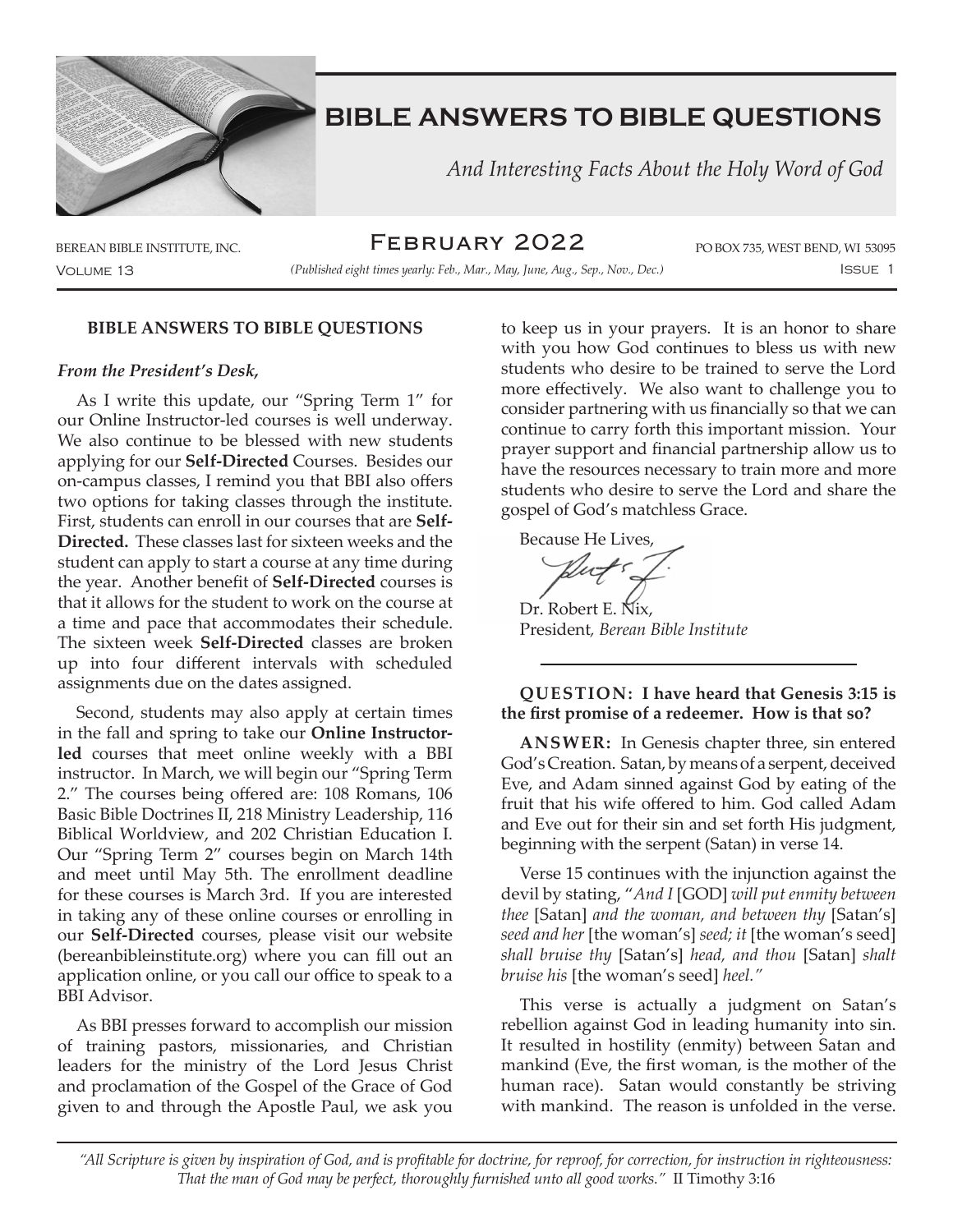

 *And Interesting Facts About the Holy Word of God*

While I'm trying not to read what we now know back into this verse, it involves God working against Satan to deal with the now present existence of sin and bringing mankind back into a relationship with Him—a relationship like Adam and Eve enjoyed with Him before the entrance of sin into Creation.

The second phrase continues to explain by narrowing its focus to Satan's seed and the woman's seed. A few notes about the woman's seed: (1) A woman doesn't have "seed" for this is produced by the man. (2) The word "seed" is singular denoting one particular descendant. The argument becomes what "Satan's seed" and "the woman's seed" refer to. I am not personally awareof anyone who argues against the woman's seed directly referring to Christ. We know this because we have a completed Bible. Satan's seed, however, has been suggested to be his minions, the unsaved, and the Anti-Christ. I personally think we can see "Satan's seed" as a general term to denote all who take Satan's side (willingly or unwillingly), but the ultimate fulfillment may reside with the Anti-Christ, whom Satan will bring forth during the Tribulation.

The last phrase of the verse speaks of little victories versus winning the war. The Hebrew language places the most important words first. We tend to do it chronologically, so *"you will bruise his heel, but it* (the seed, or "he") *will bruise your head."* If I absolutely had to choose between taking a gunshot to the foot versus a gunshot to the head, I'll choose the foot every time. The head shot is a mortal, lifeending wound, while the wound to the foot can be overcome. This prophecy (it is in the future tense) speaks of the temporary sufferings of the Seed that Satan will inflict on Him versus the mortal blow that will eventually be dealt to Satan by the Seed. When will this prophecy take place? I believe the climax is the Cross, but the conclusion will come at the Second Coming of Jesus Christ to earth.

My explanatory, loose paraphrase would go something like this: God is creating hostility between Satan and mankind. This exists because he didn't give us up to Satan, but is actively working against Satan to win mankind back to Himself. The ultimate source of hostility exists between Satan and the incarnate Christ, who lived and served to satisfy God's wrath against sin. Satan will have a few minor

(seeming) victories, but Christ will raise up to be victorious forever.

Another way to explain it would be that this verse explains the conflict between God and Satan (good and evil) over mankind. God wants to redeem us back to Himself through His Son, while Satan wants to keep us away from Him (and His Son). The reason many call it a "prophecy of a Redeemer" is because it speaks of a time when the Seed will be brought forth that will conquer Satan. We can now identify this Redeemer as Jesus Christ.

### **QUESTION: Did God really hate Esau?**

**ANSWER:** According to the divine, inspired Scriptures, the answer is yes. Malachi 1:3 says, "*And I hated Esau*," while Romans 9:13 records, "*Esau have I hated*." Can the same God who is love (I John 4:8) hate someone?

Much like the English language, Hebrew and Greek both have a general word for hate. Think of how we use that word in the English language. A battered wife may come to a point where she proclaims hate for her abusive husband. A Boston Red Sox fan may say he hates the Yankees. Someone with an adverse reaction to onions may pronounce that he hates onion rings. When something annoys us we say, "I hate when that happens." We use the word "hate" in a variety of ways that has a variable level of spite. Yet, we read that God hated Esau and automatically conclude that He absolutely detested the guy.

The most used Hebrew and Greek words for hate in the Scriptures (*sânê* and *miseō*, respectively) are also widely used for a variety of circumstances. In most cases, it speaks of an adversarial relationship (e.g., Exod. 20:5; Deut. 24:3; Prov. 1:22; Luke 16:13) and not as detesting someone (e.g., Psa. 119:163; Prov. 6:16; Matt. 24:10).

Keeping this in mind, God declaring that He hated Esau does not automatically mean that He abhorred and loathed him so much that He condemned Esau to Hell. In some cases, it is used in a comparative sense, especially when used with "love." One example can be found in Luke 14:24 where Jesus says, *"If any man come to me, and hate not his father, and mother, and wife, and children, and brethren, and sisters,*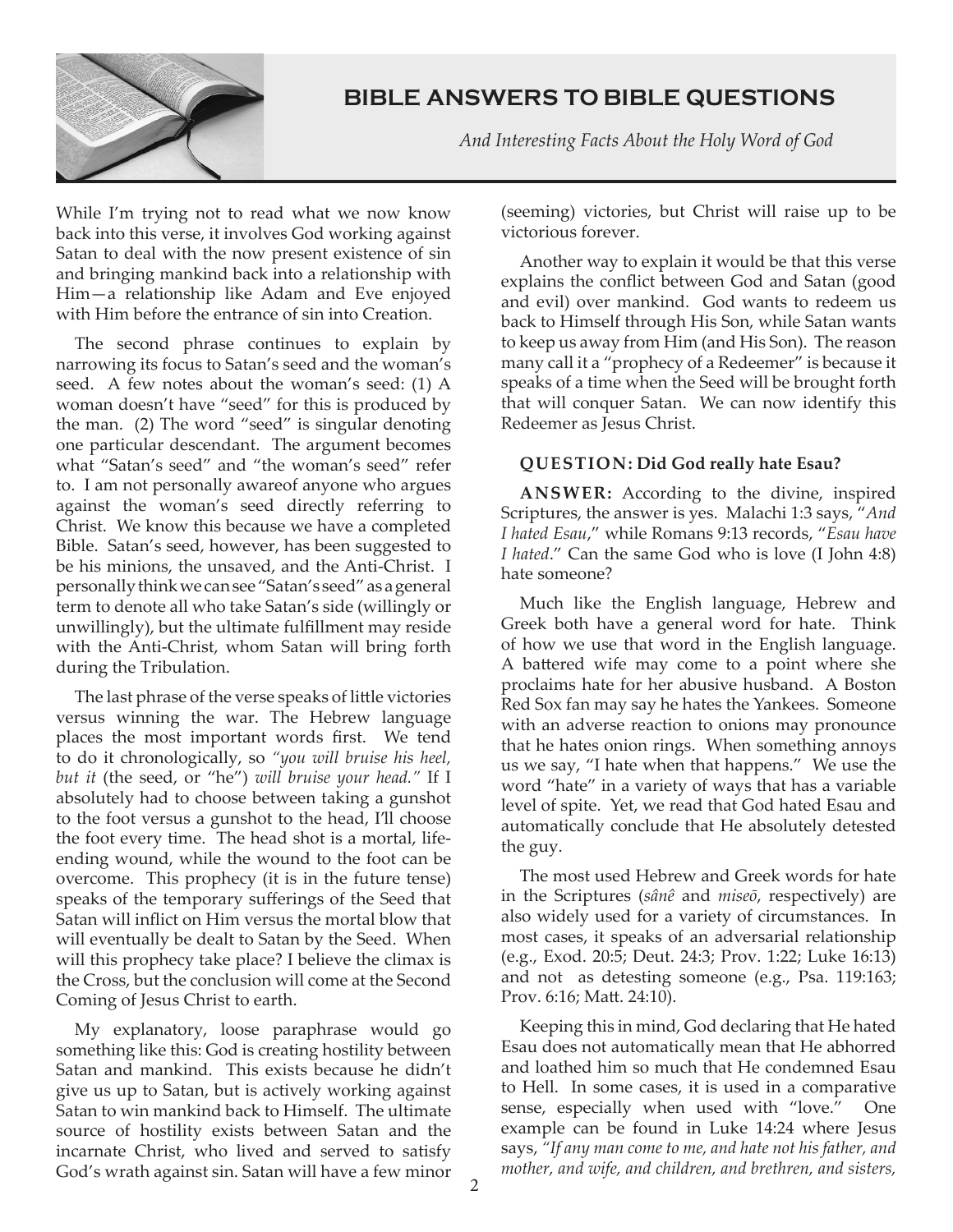

 *And Interesting Facts About the Holy Word of God*

*yea, and his own life also, he cannot be my disciple."* Jesus was not telling His followers to share a revulsion for family members and seek harm against them. To follow Christ would mean making tough decisions, even decisions against the wishes of the members of one's family. When it came down to loving Christ by following Him or loving their relative by rejecting Him, they must love the Lord above anyone else. Another example is found in John 12:25, where we read, "*He that loveth his life shall lose it; and he that hateth his life in this world shall keep it unto life eternal.*" Jesus was not telling them to despise their life in the flesh, which some would take to mean inflicting harm on the flesh or not fulfilling personal responsibilities or enjoying hobbies like fishing; He is telling them that the things of this world cannot have first place, the things of the world to come must be loved most of all.

Let's quote a little more of the two verses mentioned previously—Malachi 1:2-3: "*…I loved Jacob, And I hated Esau…,*" and Romans 9:13: "*As it is written, Jacob have I loved, but Esau have I hated.*" Both verses are used in a comparative sense, which is why many explain this statement by rewording it, "I loved Jacob more than Esau," or "I loved Esau less." Now, don't misunderstand me, the word "hated" is in these verses, but maybe this will help someone understand the intention in which it was written. Yes, God hated Esau, but maybe not in the way someone is thinking. But there's more.

We also must keep in mind the truth of what the Lord was trying to get across in these verses. What is the context? Take a look at Malachi 1:1-4:

*"The burden of the word of the LORD to Israel by Malachi. I have loved you, saith the LORD. Yet ye say, Wherein hast Thou loved us? Was not Esau Jacob's brother? saith the LORD: yet I loved Jacob, And I hated Esau, and laid his mountains and his heritage waste for the dragons of the wilderness. Whereas Edom saith…"*

Verse 4 goes on to detail the judgment the Lord would bring upon the nation of Edom (Esau's descendants). Malachi is referring back to God's initial choice of Jacob over Esau to remind Israel of the special covenants of promise they had from the Lord. No nation, including the nation that traced back to Esau, would thwart God's plan for the nation that branched from Jacob's twelve sons.

This is not the only time the names of the brothers (Jacob, Esau) are used when addressing the nations that rose from them (Israel, Edom). Some examples: Jacob—Numbers 23:7; Psalm 14:7; Isaiah 41:8; 59:20; Esau—Deuteronomy 2:4,5,8,12,22,29; Jeremiah 49:8,10; Obadiah).

This is also the case in Romans 9:13. Paul is patiently laying out an argument in chapters 9-11 that God was just in choosing to set Israel aside in this current dispensation so that he might extend mercy to the nations. Israel had no cause to complain because they had benefited from the Lord's choosing in times past; thus, the statement that "*Jacob have I loved, but Esau have I hated.*" So, the intention of this phrase is not, as some believe and teach, to reveal that God allows some to be saved while sending others to eternal condemnation, but to show God is just in showing His love to all nations. The mention of Jacob and Esau in Malachi is a reference to the two nations their descendants became.

If anything should convince us of God's love toward undeserving humankind, it should be this current Age of Grace. God was willing to send His Son, while we were still sinners, to endure a cruel cross, to pay the price for sin that we could never pay. Let's be thankful that God loved the world and took action to make it possible for "*whosoever calls upon the name of the Lord*" to be saved (Rom. 10:13). And we must always keep in mind the fact that God promised to send a Savior from the line of Abraham through his son Isaac and grandson Jacob. The issue is not God's treatment of individual's but rather God's purpose for His covenant People through whom He would send the Messiah. God loving the whole world is the basis for His treatment of these two nations.

### **QUESTION: Malachi 1:2 says, "Jacob Have I Loved and Esau I Hated." Was God Being Unfair?**

**ANSWER:** God can never be accused of being unfair. Even regarding our salvation, God is fair in declaring the believing sinner righteous due to the fact that our sins have been paid for by the shed blood of Jesus Christ (Rom. 3:26). He is the holy Creator, so His Creation has no right to demand an explanation for His actions (Rom. 9:20). He knows what He is doing; He always does the righteous thing, so we are called to trust Him.